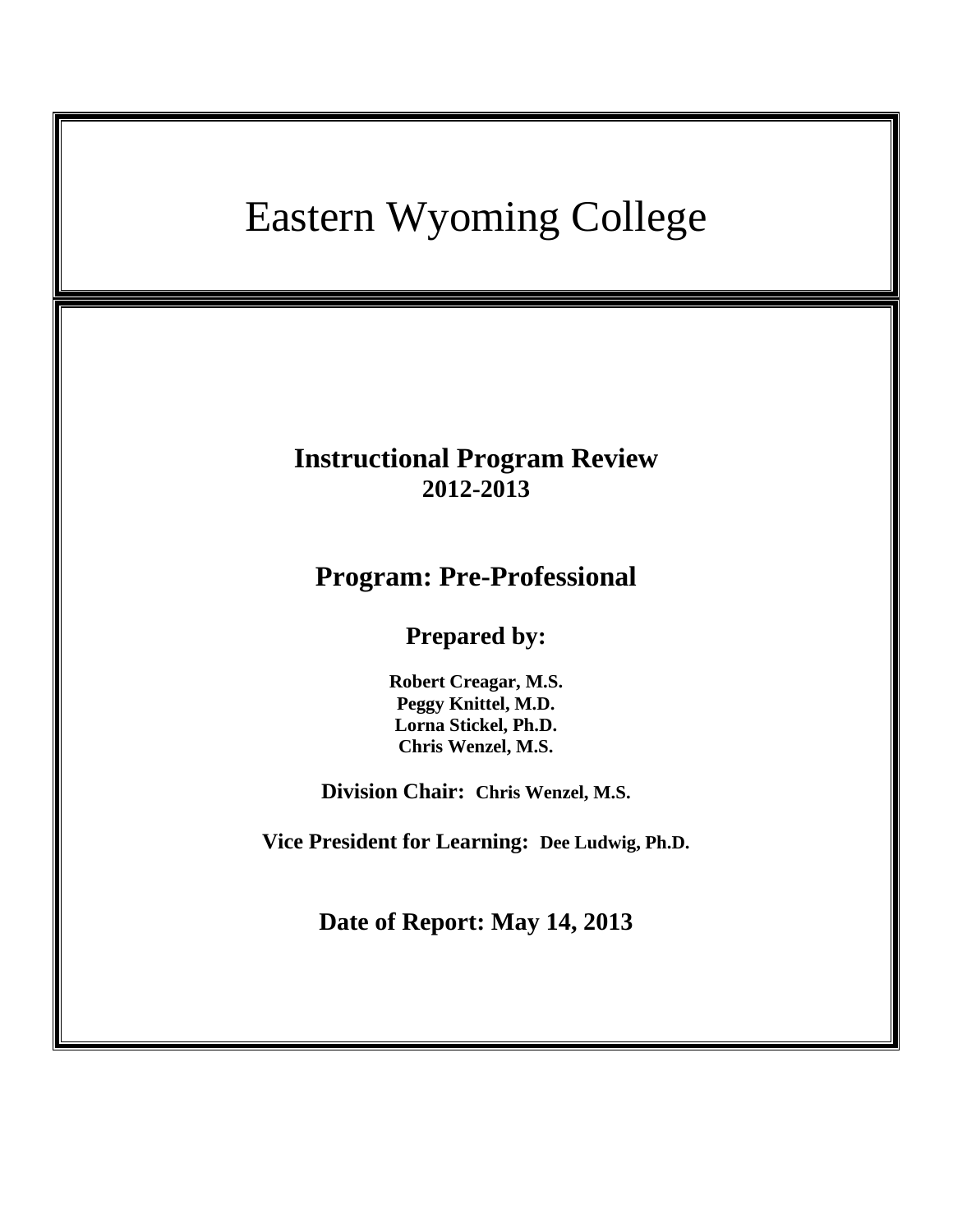# **EASTERN WYOMING COLLEGE Pre-Professional Program Review**

**Program Name**: Pre-Professional

#### **Part I: Statistical Data from the past three years:**

|                                  | 2009-2010   | 2010-2011   | 2011-2012   | 5-Year      |
|----------------------------------|-------------|-------------|-------------|-------------|
|                                  |             |             |             | Average     |
| <b>Annualized FTE Enrollment</b> | Not tracked | Not tracked | Not tracked | Not tracked |
| <b>Annualized FTE Faculty</b>    | Not tracked | Not tracked | Not tracked | Not tracked |
| # Majors                         | 51          | 75          | 89          | 76          |
| # of graduates                   |             |             |             |             |

 $FTE = Full-time equivalent$ 

| <b>Pre-Professional Majors</b> | 2009-2010 | 2010-2011 | 2011-2012 | 5 year average |
|--------------------------------|-----------|-----------|-----------|----------------|
| Headcount by category          |           |           |           |                |
| Pre-medical Technology         |           |           |           |                |
| Pre-Dentistry                  |           |           |           |                |
| (includes Pre-Dental Hygiene)  |           |           |           |                |
| Pre-Pharmacy                   |           |           |           |                |
| Pre-Medicine                   |           |           | 11        |                |
| Pre-Nursing                    | 85        | 80        | 67        | 73             |
| Pre-Veterinary                 | 6         | 11        | 14        | 8              |
| <b>Total</b>                   | 102       | 101       | 101       | 94             |

Modes of Delivery:

 $x \mid \text{online}$  | compressed video  $x \mid \text{face-to-face}$ 

Student Access Points: The majority of our Pre-Professional students enter as traditional freshmen, some of whom have completed concurrent enrollment courses in Biology, Math, or English. The non-traditional students who enter the program may have completed previous college course work.

# **Part II Narrative Analysis**

#### **Description of Community Need/ State and National Trends:**

Professional health careers are popular areas of study for traditional as well as non-traditional students. EWC offers A.S. Degrees in Pre-Medicine, Pre-Dentistry, Pre-Veterinary Medicine,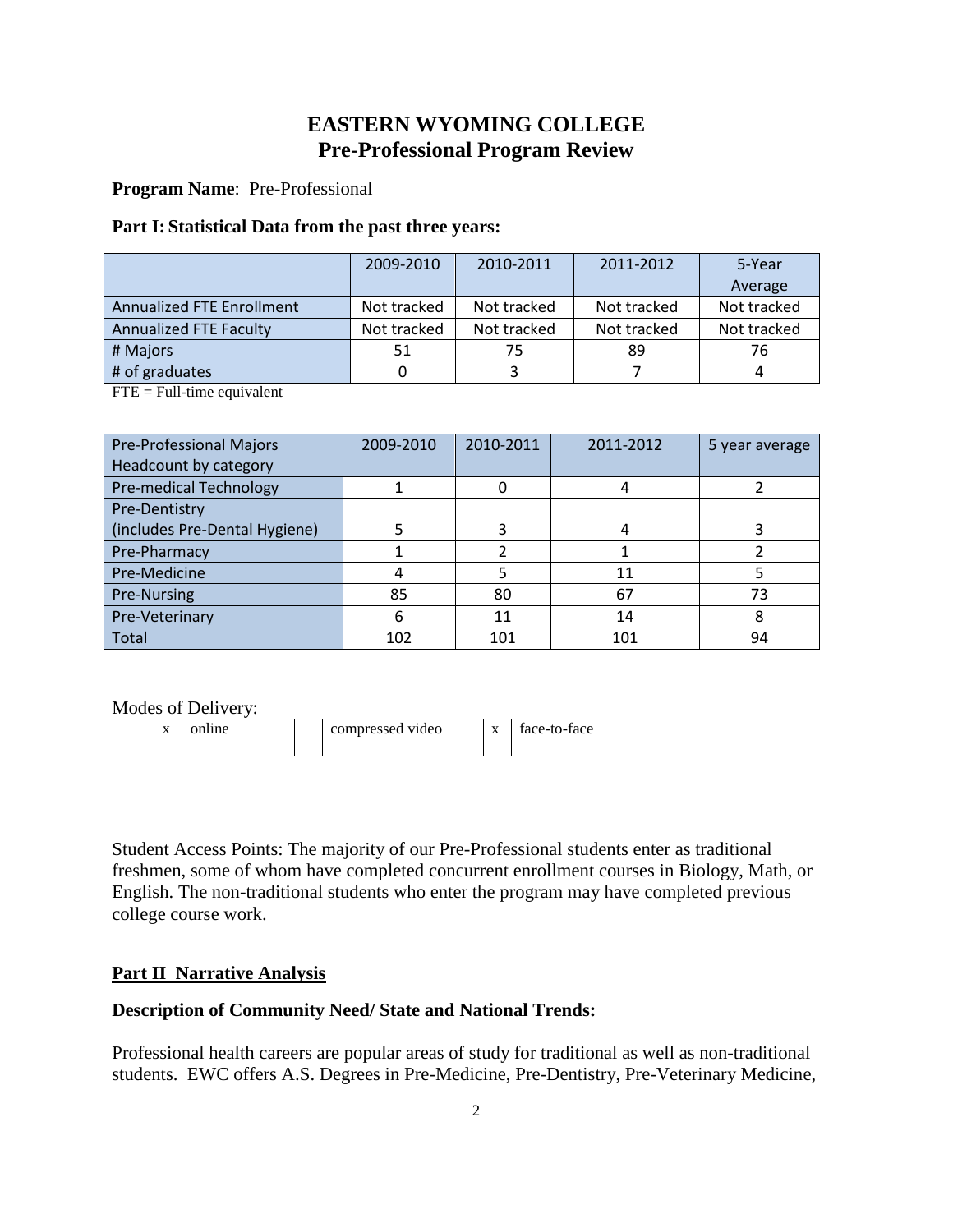Pre-Pharmacy, Pre-Medical Technology and Pre-Nursing. The number of Pre-professional majors has stayed steady the past three years with 101-102 students declaring those major per year.

There continues to be a shortage of nurses (and other health care professionals) nationally as well as locally. EWC is committed to providing the necessary pre-nursing course work for all levels of nursing programs (including LPN, ADN, and BSN), and also provides advising and prerequisite course work for a great variety of health careers in areas EWC does not offer specific degrees (such as pre-radiology tech, pre-dental hygiene, pre-chiropractic, pre-mortuary science, etc.)

After completing their courses at EWC, those students aiming for doctoral degrees transfer to four-year institutions to complete additional coursework, or for many programs a Bachelor's degree, before applying to Pharmacy, Medical, or Veterinary Schools. Our Pre-Med and Pre-Dentistry students commonly apply to their professional schools through the WWAMI and WYDent programs administered through the University of Wyoming.

# **Activities in Support of Student Recruitment and Retention**

Recruiters have been made aware that EWC is a good starting point for students interested in health careers, and are working to recruit more pre-professional students.

Science Division scholarships are also used as recruiting tools – they are primarily awarded to incoming freshmen, but each year some are awarded to returning students, which aids in retention of students who have been very successful in their freshmen course work.

# **Assessment of Student Learning:**

The Pre-Professional outcomes assessment is rubric based and evaluates each graduating student individually in core competencies (communication skills, analytical and quantitative reasoning, technology skills, social awareness, and information literacy), as well as discipline-specific knowledge in science courses specific to the major. Science faculty members assess students as novice, partially proficient, proficient, or advanced in each area. Average scores are compiled, and results of their assessment are then provided to each student individually. The objective of the assessment process is to identify areas within the Pre-Professional program that may need additional emphasis to more adequately prepare students for entry into and success in the various professional programs .

Transfer-student data show that EWC's transfer students do well as juniors at area four-year institutions. Anecdotal reports from area nursing programs (particularly the University of Nebraska's BSN program in Scottsbluff) tell us that they are impressed with the level of preparedness of students coming from Eastern Wyoming College, and that they do exceptionally well in their nursing program.

A copy of the current Outcomes Assessment report is attached.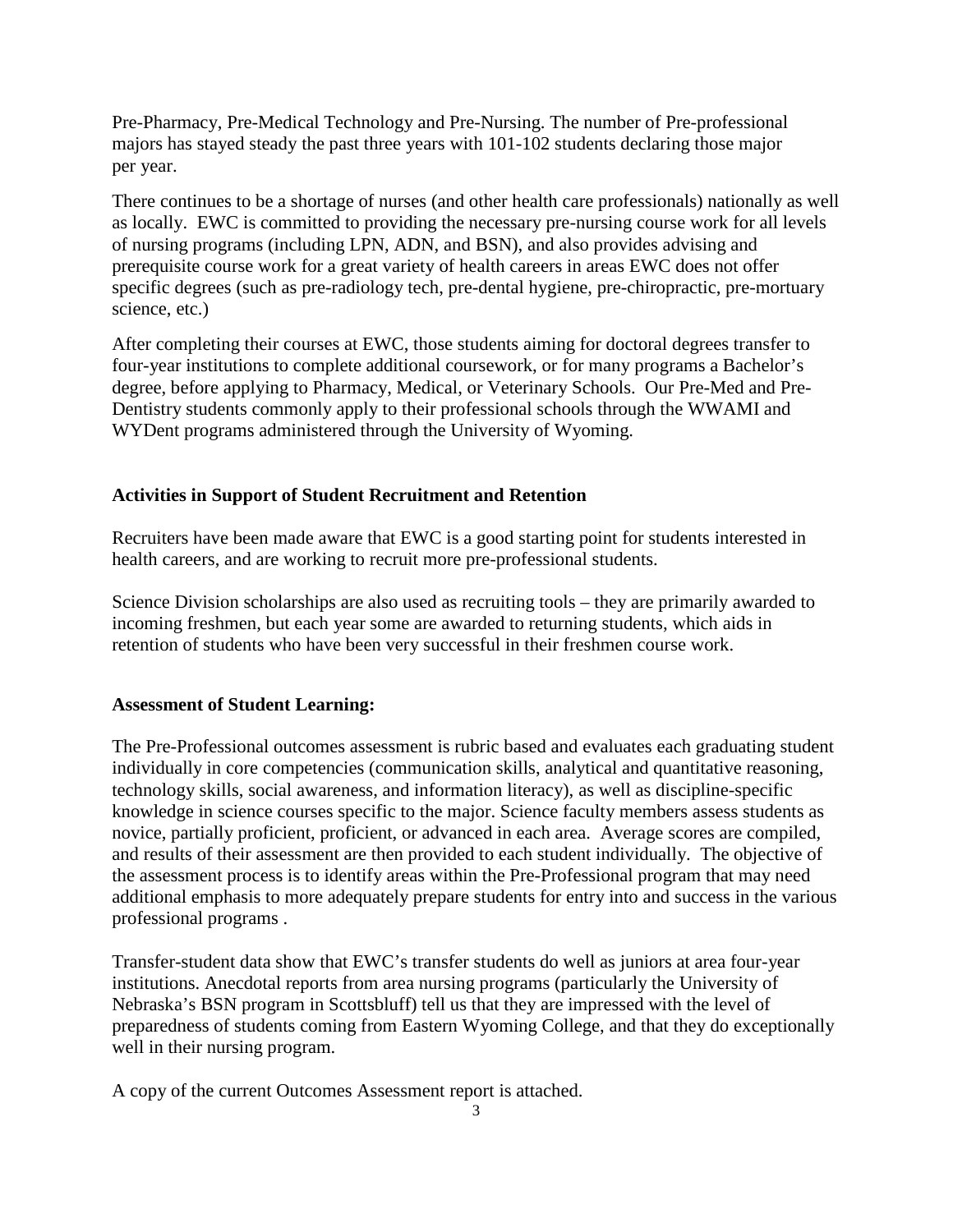#### **Strengths of the Program and Faculty:**

#### **Program Strengths:**

In general, Pre-Professional programs require students to take two semesters of Biology, Chemistry, and Microbiology, as well as Pre-Calculus Algebra, and Trigonometry. Many of the programs also require various other courses such as Organic Chemistry, Physics, Genetics, Anatomy/Physiology, Calculus, or Statistics. Science labs are taught by the lecture instructors (rather than teaching assistants), so lab instruction is of high quality and reinforces lecture topics. In addition, Pre-Professional students must also complete the General Education courses required for any A.S. degree, and those courses are taught by capable, caring faculty.

Due to the large number of math and science courses required, it is often advantageous for students pursuing Pre-Professional degrees to begin their education at Eastern Wyoming College, where class sizes in these fields of study are smaller. The individual attention that students receive in the rigorous courses is very beneficial to most students' success. In particular, students from small high schools seem to feel more comfortable at Eastern Wyoming College. Eastern Wyoming College, with its smaller size, cost-effective tuition, and highly qualified instructors can provide students with a great start towards a professional career.

Advisors encourage Pre-Professional students to complete an Associate's Degree, but most of EWC's pre-professional students (particularly our Pre- Nursing students) choose to simply concentrate on taking those courses which are pre-requisites for their particular professional programs. Some of our Pre-Professional graduates earn INST degrees if they are unable to complete the rigorous sequence of courses for a pre-professional degree in four semesters.

Our non-traditional pre-professional majors often take only one or two classes a semester (particularly those in our outreach areas), and are in the program for several years. EWC has made many of the courses needed as pre-requisites for area professional programs available as online courses to reach our site-bound pre-professional students.

#### **Faculty Strengths:**

The Science Division at EWC is very fortunate to have highly qualified, dedicated faculty members who instruct and advise the Pre-Professional students. Two of EWC's science faculty members have professional degrees; one R.N, and one M.D. (who also has an undergraduate professional degree in Medical Technology). In addition, one science faculty member has a Ph.D. in Chemistry and another is currently pursuing a Ph.D. in Zoology. Our four Pre-Vet advisors (who are Veterinary Technology instructors) have earned degrees in Veterinary Medicine.

Personalized advising by EWC's knowledgeable pre-professional advisors is a key to students' success in applying and gaining admission to professional programs. Pre-Professional Advisors participate in advising conferences conducted by some of the area professional schools.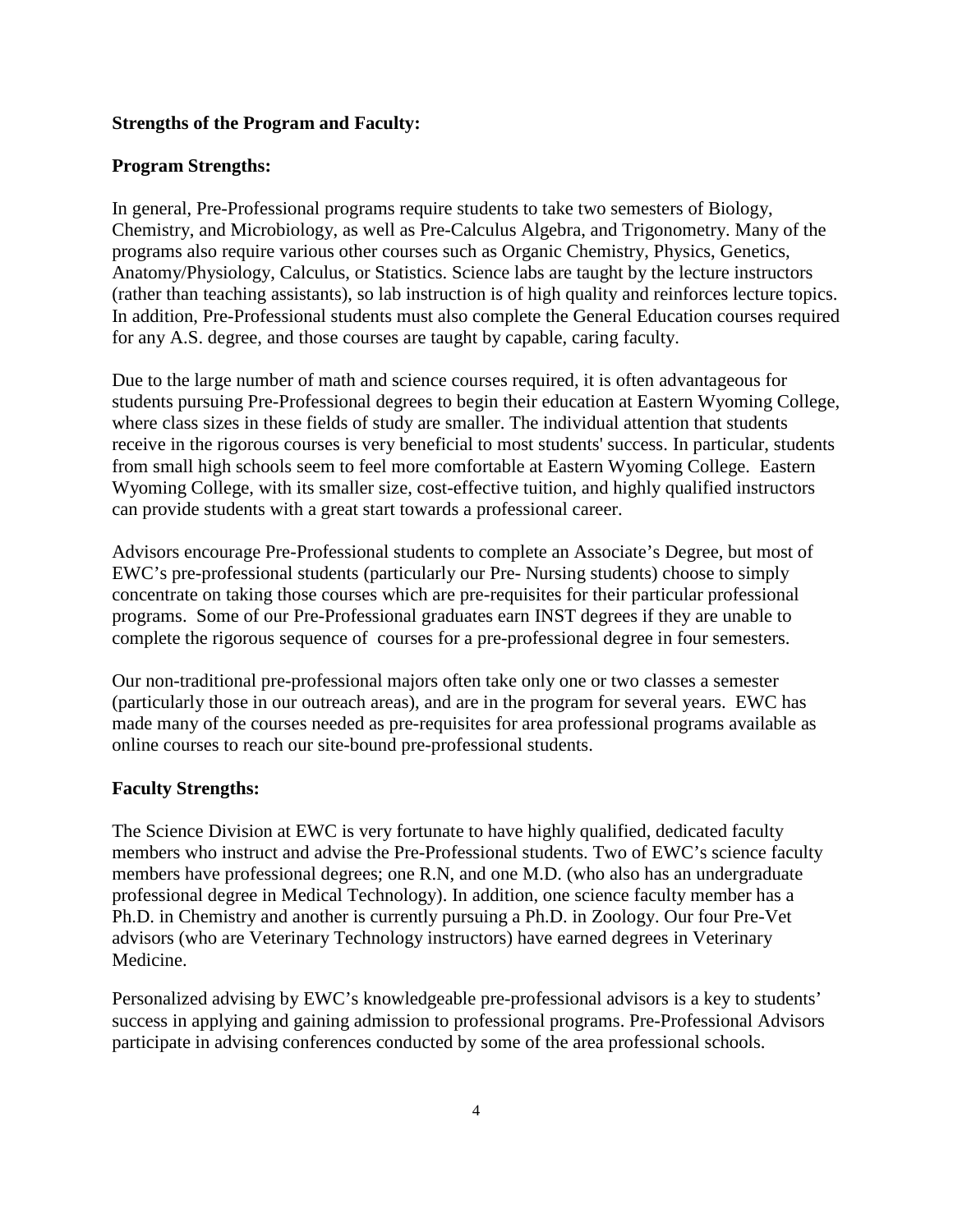### **Part III Recommendations**

### **Faculty Recommendations:**

EWC needs to continue to offer a wide range of courses for students in Pre-Professional programs to facilitate our students' entry to, and success in, professional programs. Also, to best serve our students' needs, the faculty needs to continue professional development activities, and maintain articulation with the area professional programs.

Labs for the Science courses which make up the core of the Pre-professional program need to have regular equipment/technology upgrades. Supply budgets need to increase to keep up with rising costs of materials and shipping.

Recruitment of quality "math & science ready" students continues to be an important goal. Additional numbers of academically well prepared pre-professional students at EWC would benefit the college in a variety of ways. Their increased numbers would improve enrollment in our second year science and math courses. Since many of these students are high-achieving students, they are generally available to serve as our tutors in the Learning Skills Lab, and their presence in EWC's General Education classes raises the overall quality of classroom interaction.

#### **Division Chair Recommendations:**

- 1. The quality and variety of course offerings in the Pre-Professional programs needs to continue. Faculty need to continue to collaborate to assure the course offerings meet the needs of students. Annual faculty attendance at Professional conferences, workshops, and statewide articulation meetings is highly commendable and needs to continue. Continued participation in the INBRE program also needs to be a priority.
- 2. Budget allocations for lab supplies and equipment need to be increased to reflect the increased cost of these items and the continual need to replace equipment as it diminishes through attrition or becomes outdated.
- 3. Efforts to recruit high-achieving students is important to maintain the viability of the program. I recommended that these efforts be increased by offering scholarships or other forms of incentive for students who demonstrate a high aptitude in science and mathematics.

#### **Vice President's Recommendations:**

The Pre-professional cluster of programs helps prepare students for transfer into a variety of programs at both four-year colleges and our sister community colleges. In particular, almost 80 percent of these students are pursuing nursing careers. Our qualified and dedicated faculty members help prepare the pre-professional students by providing quality classroom and laboratory experiences. In fact, we hear back from these students who frequently comment that the foundation courses they received at Eastern Wyoming College are the most important factor in their overall success in subsequent programs. In addition, the student advising is critical to the